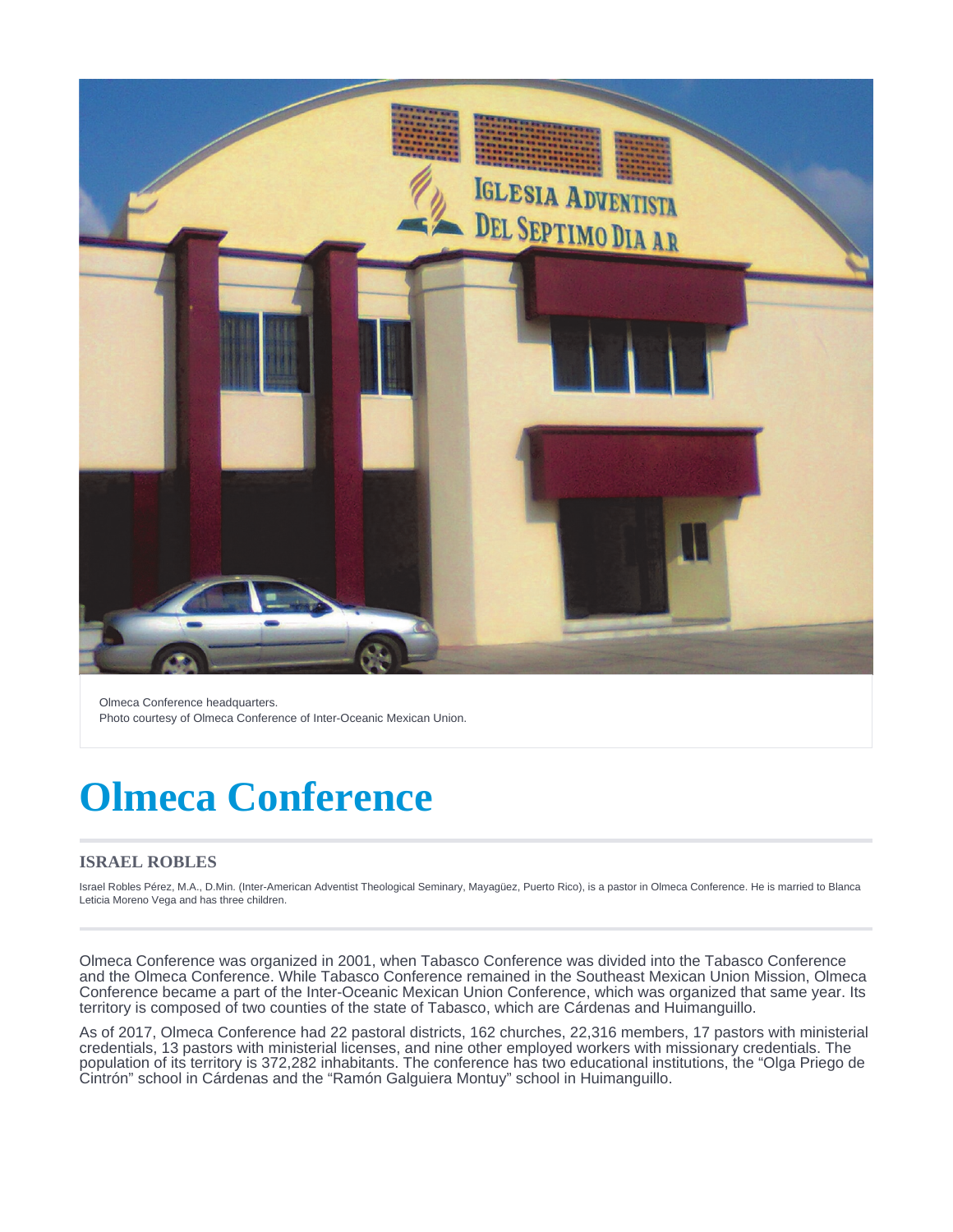## <span id="page-1-0"></span>Origins of Adventist Work in the Territory of Olmeca Conference

The work of the Adventist Church in Mexico started in 1891, when Salvador Marchisio arrived to preach the gospel, especially about the Second Coming of Christ, through the distribution of Adventist literature[.](#page-3-0) Three years later, Pastor D. T. Jones and Dr. Lillis Wood officially arrived with other missionaries to initiate Adventist work in Guadalajara[.](#page-3-0)<sup>2</sup> In 1897, Pastor George Washington Caviness arrived to reinforce the team led by Pastor Jones and Dr. Wood. Since 1896, Pastor Jones had started publication of the first magazine in Mexico, "The Friend of the Truth," which was later renamed "The Messenger of Truth." This magazine would start a thread that runs through the history of the Adventist work in Mexico.

In 1899, Pastor Caviness with Salvador Marchisio and other missionaries moved to Mexico City to strengthen the work there. In 1904, they established the first printing press in Tacubaya. This became one of the most effective acts for the advancement of the preaching of the gospel as it created an army of ministers of the printed page that, little by little, would evangelize the territory of Mexico.

While the church was being established in Guadalajara and gradually consolidated in Tacubaya, the work of the Adventist Church in the southern part of Mexico providentially began in Ixtaltepec, Oaxaca. In 1905, two brothers, Juan and Aurelio Jiménez, had their first contact with the Adventist message through "The Messenger of Truth" edited by Pastor Caviness. Once they were convinced by the printed message, they contacted Pastor Caviness. In 1910, he not only baptized them but also organized the first Sabbath School in the south of the country. Once the work was established in Ixtaltepec, precious rays of light went out from there to other places as courageous members went to evangelize other places in the south of Mexico, which, unlike the center and the north of the country, is characterized by greater receptivity.

#### Start of Adventist Work in Tabasco

In the state of Tabasco, missionary work of the Adventist Church began silently, almost anonymously. Between 1919- 1934, Governor Tomás Garrido Canaval carried out an anti-clerical campaign that prohibited the organization of any kind of religion. Since it was prohibited to preach openly, colporteurs, through the distribution of Adventist literature, transmitted the Adventist message in various places in the state. In this way, small groups of believers of the Second Coming were formed. Some of these groups' members kept the Sabbath, even though they did not know of an organized church's existence.

It is believed that other ministers of the printed page included Aurelio Jiménez, who had converted to Adventism in 1910 in Ixtaltepec, Oaxaca[.](#page-3-0) Jiménez worked in the mountains of Chiapas and in the plains of Tabasco<sup>3</sup> Adelaido Sulvarán and his companion with the surname Mendoza, in spite of government restrictions, also sowed seeds of the gospel in Tabasco. Additionally, Laureno Sauza, who learned of the Adventist message in Pachuca, Hidalgo, started work as a colporteur in the region of his birth. He started in Frontera, Tabasco, in 1922 and immediately began to sell "Patriarchs and Prophets," "The Great Controversy," and "Our Future Unveiled." Also, Rafael Aguilar, who had been an army captain for Tomás Garrido Canaval, converted to the faith in Mexico City because of the influence of his mother, who lived in Veracruz. He started work as a colporteur in Tabasco.

In 1923, at the height of Mexico's intolerance, Pastor Florentino Zainos, the first Adventist pastor in the state, arrived by boat and entered through the Port of Frontera, Tabasco, with the task of looking for the scattered believers who had begged for his help. In 1925, Pastor Zainos organized the first Adventist church in La Pigua. However, in 1928, Pastor Zainos was evicted from the state when they discovered that he was a church minister. In those difficult times, he was replaced by Pastor Faustino Aguilar.[4](#page-3-0)

In 1929, Max Fuss, a minister of the printed page from Germany who would become a prominent leader of the Adventist Church in Mexico, visited Governor Garrido Canaval, whose government, besides being antireligious, was carrying out a campaign against the use of alcohol. Colporteur Max Fuss presented him with a special issue of "The Sentinel and Herald of Health," which addressed the issue of alcoholism and its effects and had a supplement from the President of the Republic. The governor was pleased and bought a bundle of the magazines, giving Fuss a letter of recommendation, which was used with much success by colporteurs[.](#page-3-0)<sup>5</sup> Nevertheless, during this period of tension and persecution, the mission of the church stagnated, and some believers moved to other states to practice their faith. Those that remained became discouraged. Still, the seeds sown in that difficult era germinated and bore fruit in the following years.

### Origin and Development of the Adventist Mission in Cárdenas

In Cárdenas, some believers who were not aware of the existence of the organized Adventist Church still hoped for better times. Such was the case of Brother Pedro Sánchez, a baker, who, in 1930, gave Bible studies to the mother of Mayor Ramiro Chávez, a proponent of the ideas of Governor Garrido. Upon learning of these studies, the mayor put Brother Sánchez in jail. After he was released, Brother Sánchez moved to the state of Chiapas. Later, his children returned to Cárdenas to strengthen the work of the church there.<sup>[6](#page-3-0)</sup>

In 1937, when the situation began to improve, José Castrejón came to Tabasco as a colporteur and ministerial student from the Prosperidad Commercial Institute, which had just opened in 1936. He arrived to work as an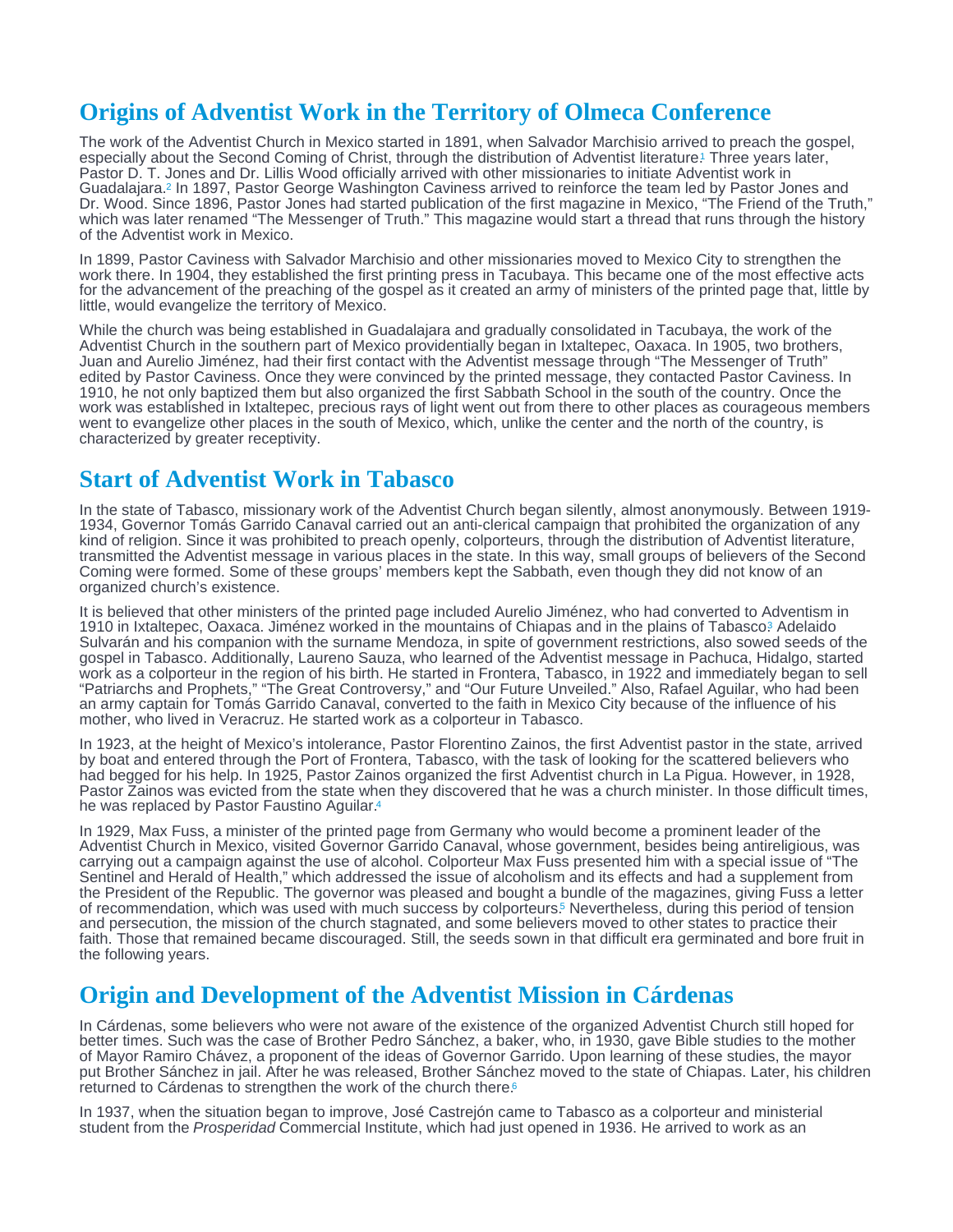<span id="page-2-0"></span>associate of Pastor S. Conde, who worked in the states of Yucatán, Campeche, Quintana Roo, and Tabasco. After working in the El Número Uno Colony, Chiapas, Castrejón was invited to Cárdenas by Colporteur Adelaido Sulvaran, who had several interested people, including Candelario Ramos Colorado, a well-known businessman. They immediately began to study the Holy Scriptures. While he studied with the Ramos Colorado family, they were joined by Jaime Cintrón, who had received books from his mother, an Adventist in Coatzacoalcos, Veracruz. The families of Ramos Colorado and Brother Cintrón became the first Adventist members in Cárdenas, Tabasco?

Between 1940-1950, membership of Adventism in Cárdenas was strengthened. After organizing as a Sabbath School, the members began gathering in the homes of the first families. In 1945, with help from the Cintrón Priego family, a property was purchased on the street currently named Tomás Garrido Canaval between Juárez and Ramón Sosa Torres, and the first Adventist church in Cárdenas was built. This was also the first Adventist church in the territory of the current Olmeca Conference.

In 1960, Sister Angela Vera took the Adventist message to Huimanguillo, which is the second-most important city after Cárdenas in the Olmeca Conference territory. In Huimanguillo, the leaders of the church established two educational institutions. On a property donated by the Cintrón Priego family, the school now named "Olga Priego de Cintrón" was built, and, in 1980, the "Ramón Galguera Montuy" school was built.

### Organization and Development of Olmeca Conference

The precursor to the current Olmeca Conference was the Yucatán Mission, which was organized in 1943 as a part of the Mexican Union Mission, organized in 1923. Its territory included the states of Yucatán, Quintana Roo, Campeche, and Tabasco and a part of the southeast section of Veracruz. It had 12 churches and 1,030 members. It is probable that it had only three districts[.](#page-3-0)<sup>8</sup> In 1948, it was reorganized as the South East Mexican Mission. In 1975, it changed its status to the South East Mexican Conference. In 1985, Tabasco Conference was organized to deal with the church work in the state of Tabasco. At that time, it had 83 churches and a membership of 24,679 members in a population of 1,200,000 inhabitants. [9](#page-3-0)

The growth of the church work in Tabasco Conference allowed it to create a new mission field, Olmeca Mission, with offices in the city of Cárdenas, Tabasco, in 2001. The new mission's territory was formed by five counties in the state of Tabasco: Paraíso, Comalcalco, Cunduacán, Cárdenas, and Huimanguillo; and by the following counties in the state of Veracruz: Las Choapas, Agua Dulce, Nanchital, Moloacán, and Ixhuatlán del Sureste. At its creation, it had 149 churches and 43,408 members. It became part of the new Inter-Oceanic Mexican Union Conference, organized that same year. In 2004, Olmeca Mission's change in status was approved, and it became Olmeca Conference.

Olmeca Conference is located in the region of Mexico with the most evangelistic growth, the states of Chiapas, Tabasco, Oaxaca, and Veracruz[.](#page-3-0)<sup>10</sup> For this reason, since its organization in 2001, it has grown considerably. In 2010, under the leadership of Pastor Aaron Omaña Pliego, the conference gave up the five counties of the state of Veracruz to the new Southeast Veracruz Mission with offices in Coatzacoalcos. [11](#page-3-0)

Continuing its growth under the leadership of Pastor Pedro López, in 2016, Olmeca Conference initiated a new field, Chontalpa Mission, whose territory included the counties of Paraíso, Comalcalco, and Cunduacán in the state of Tabasco. Its offices were established in the city of Comalcalco, Tabasco.<sup>12</sup> Olmeca Conference was left with two counties, Cárdenas and Huimanguillo.

### Prospects for the Future

Currently, the work of the Adventist Church in Olmeca Conference continues to grow. Although it has a presence in most of the communities of its two counties, there are still small villages to reach. In those places with an Adventist presence, the goal is to plant new churches. If the current rate of growth continues, there may be a need to subdivide and create a new entity.

Challenges still face this conference as it plans for the future. Among these challenges is the academic level of new members who are being reached in the areas of greatest growth. There is also a need to maintain a good financial balance, which has been made possible through the fidelity of the members up to now. These challenges should lead Olmeca Conference to strengthen its sense of identity and the prophetic mission of members based on the total authority of the Scriptures.

The history of Adventism in Olmeca Conference leaves a lesson for posterity: Growth does not depend on one means alone but on the integrative work of the church's different forces. It depends on the efficient work of trained pastors, the enthusiastic work of lay disciples, and the power of the printed word. To have trained workers, there must be strong support for all the departments of the church, especially in strengthening educational institutions.

### List of Presidents

Julián Gómez Morales (2001-2005); Abraham Sandoval Jiménez (2005-2009); Aarón Omaña Pliego (2009-2011); Pedro López Ruiz (2011-2018); Obed Adorno Arias (2018- ).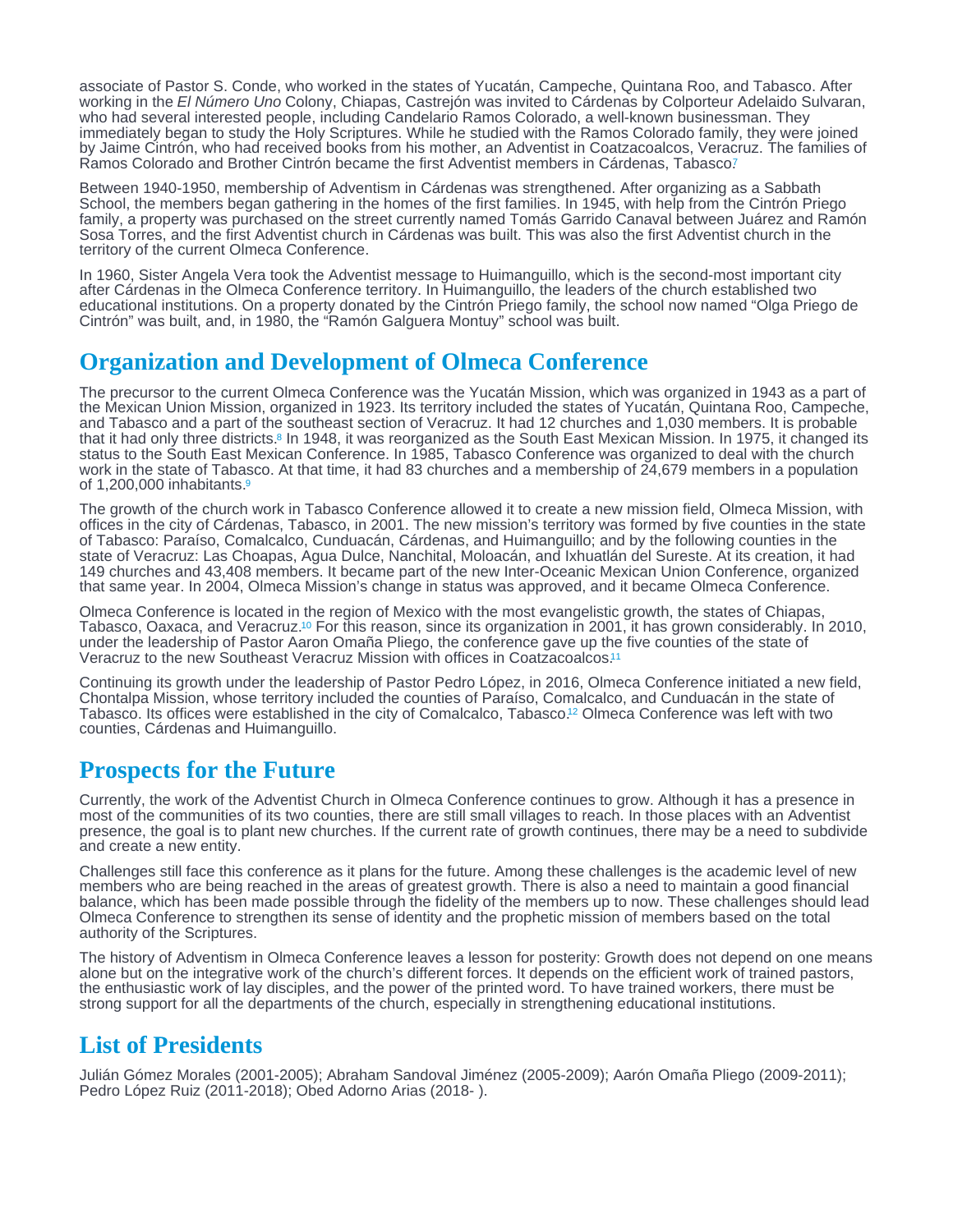#### <span id="page-3-0"></span>**SOURCES**

Breyther de Fuss, Dora. "Desde el Rhin hasta el Grijalva!" Fieles al llamado. México: CEPSA.

Cortés, Félix A. Suspenso al filo del agua! Montemorelos, Nuevo León, México: Editorial Montemorelos, 1999.

Documento Inédito de la Historia Adventista de la Asociación de Tabasco.

Olsen, M. Ellisworth. A History of the Origin and Progress of Seventh-day Adventists. Washington, DC: Review and Herald Publishing Association, 1925.

Olmeca Conference. 2010. 1809. Olmeca Conference archives, Tabasco, Mexico.

Olmeca Conference. 2016. 2858. Olmeca Conference archives, Tabasco, Mexico.

"Religious Diversity in Mexico." XII General Census of Population and Housing. INEGI, 2000.

Sepúlveda, Ciro. Nace un Movimiento. Montemorelos, México: Publicaciones Interamericanas, 1983.

Seventh-day Adventist Encyclopedia. Second revised edition. 2 volumes. Hagerstown, MD: Review and Herald Publishing Association, 1996. S.v. "Mexico."

Seventh-day Adventist Yearbook. Washington, D.C.: Review and Herald Publishing Association, 1944. Accessed November 12, 2018. [http://documents.adventistarchives.org/Yearbooks/YB1944.pdf.](http://documents.adventistarchives.org/Yearbooks/YB1944.pdf)

Seventh-day Adventist Yearbook. Washington, D.C.: Review and Herald Publishing Association, 1986. Accessed September 20, 2018. [http://documents.adventistarchives.org/Yearbooks/YB1986.pdf.](http://documents.adventistarchives.org/Yearbooks/YB1986.pdf)

#### Other Sources

Amundsen, Wesley. The Advent Message in Inter-America. Washington, D.C.: Review and Herald Publishing Association, 1947.

Cortés, Félix A. and Velino E. Salazar. Esforzados y Valientes. Montemorelos, Nuevo León, México: Editorial Perspectiva y Análisis, 2015.

Greenleaf, Floyd. The Seventh-day Adventist Church in Latin America and the Caribbean. Berrien Springs, Michigan: Andrews University Press. 1992.

Salazar, Velino E. Cien años de Adventismo en México. Montemorelos, Nuevo León, México: Centro de Producción Unión Mexicana del Norte, 1997.

#### **NOTES**

- 1. Ciro Sepulveda, Nace un Movimiento (Montemorelos, México: Publicaciones Interamericanas, 1983), 45[.?](#page-1-0)
- 2. M. Ellisworth Olsen, A History of the Origin and Progress of Seventh-day Adventists (Washington, D.C.: Review and Herald Publishing Association, 1925), 553-554[.?](#page-1-0)
- 3. Seventh-day Adventist Encyclopedia (1996), s.v. "Mexico.["?](#page-1-0)
- 4. Documento Inédito de la Historia Adventista de la Asociación de Tabasco, 1[.?](#page-1-0)
- 5. Dora Breyther de Fuss, "Desde el Rhin hasta el Grijalva!" Fieles al llamado (México: CEPSA), 45[.?](#page-1-0)
- 6. David Sánchez, interview by author, Cárdenas, Tabasco, August 8, 2017.[?](#page-1-0)
- 7. Félix A. Cortés, Suspenso al filo del agua! (Montemorelos, Nuevo León, México: Editorial Montemorelos, 1999), 124-128.[?](#page-2-0)
- 8. "Yucatán Mission," Seventh-day Adventist Yearbook (Washington, D.C.: Review and Herald Publishing Association, 1944), 128, accessed November 12, 2018, [http://documents.adventistarchives.org/Yearbooks/YB1944.pdf.](http://documents.adventistarchives.org/Yearbooks/YB1944.pdf)[?](#page-2-0)
- 9. "Tabasco Mexican Conference," Seventh-day Adventist Yearbook (Washington, D.C.: Review and Herald Publishing Association, 1986), 176,<br>"accessed September 20, 2018, http://documents.adventistarchives.org/Yearbooks/YB1986

11. Olmeca Conference minutes, 2010, 1809. Olmeca Conference archives, Tabasco, Mexico.[?](#page-2-0)

12.

<sup>10.</sup> "Religious Diversity in Mexico," XII General Census of Population and Housing (INEGI, 2000), 59[.?](#page-2-0)